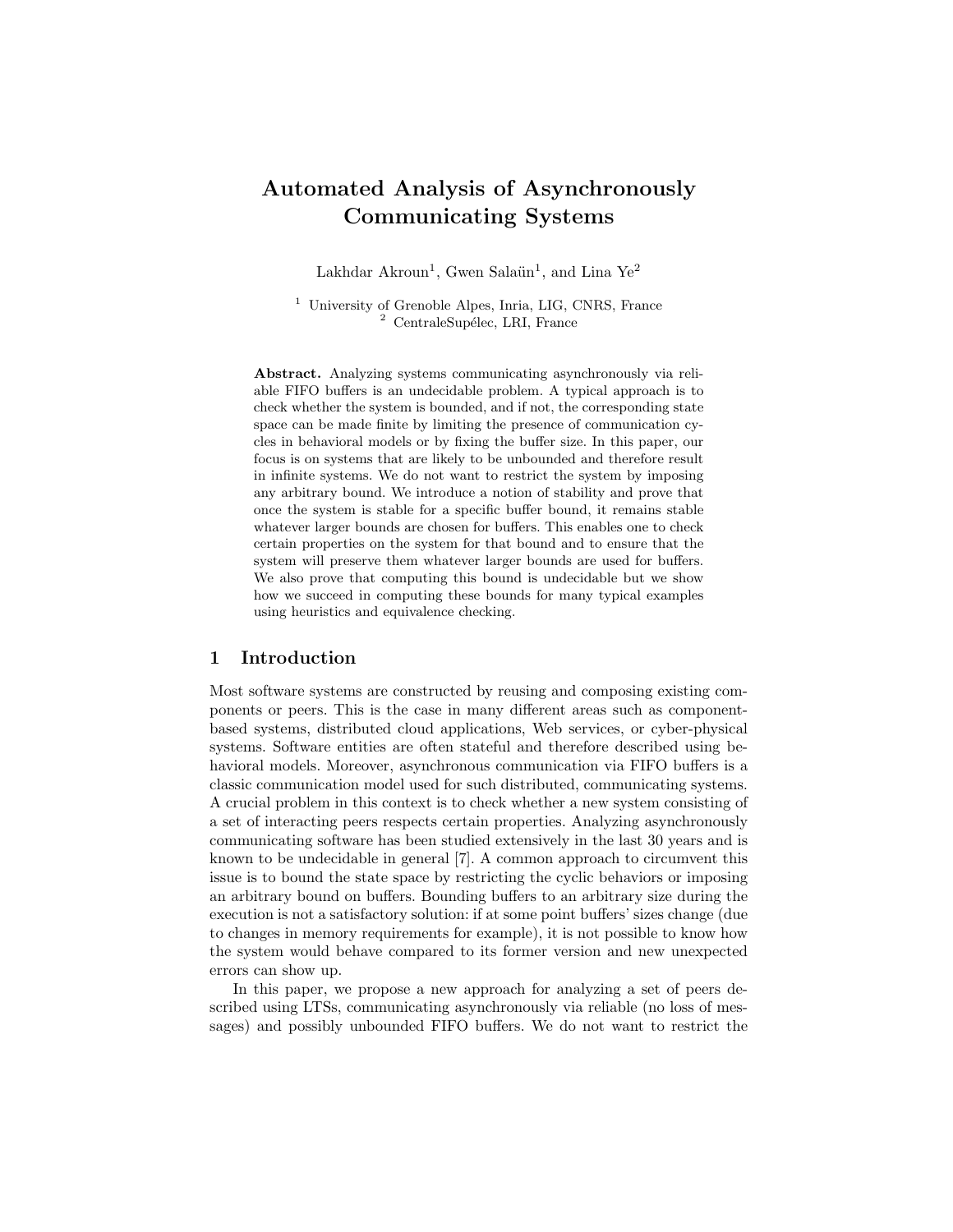#### 2 Lakhdar Akroun, Gwen Salaün, and Lina Ye

system by imposing any arbitrary bound on cyclic behaviors or buffers. We introduce a notion of stability for the asynchronous versions of the system. A system is stable if asynchronous compositions exhibit the same observable behavior (send actions) from some buffer bound. This property can be verified in practice using equivalence checking techniques on finite state spaces by comparing bounded asynchronous compositions, although the system consisting of peers interacting asynchronously via unbounded buffers can result in infinite state spaces. We prove that once the system is stable for a specific buffer bound, it remains stable whatever larger bounds are chosen for buffers. This enables one to check temporal properties on the system for that bound (using model checking techniques for instance) and ensures that the system will preserve them whatever larger bounds are used for buffers. We also prove that computing this bound is undecidable, but we show how we succeed in computing such bounds in practice for many examples.

Figure 1 gives an example where peers are modeled using Labeled Transition Systems (LTSs). Transitions are labeled with either emissions (exclamation marks) or receptions (question marks). Initial states are marked with incoming half-arrows. In the asynchronous composition, each peer is equipped with one input buffer, and we consider only the ordering of the send actions, ignoring the ordering of receive actions. Focusing only on send actions makes sense for verification purposes because: (i) send actions are the actions that transfer messages to the network and are therefore observable, (ii) receive actions correspond to local consumptions by peers from their buffers and can therefore be considered to be local and private information. We can use our approach to detect that when each peer is equipped with a buffer bound fixed to 2, the observable behavior of the system depicted in Figure 1 is stable. This means that we can check properties, such as the absence of deadlocks, on the 2-bounded asynchronous version of the system and the results hold for any asynchronous version of the system where buffer bounds are greater or equal to 2.



Fig. 1. Motivating example

We implemented our approach in a tool that first encodes the peer LTSs and their compositions into process algebra, and then uses heuristics, search algorithms, and equivalence checking techniques for verifying whether the system satisfies the stability property. If this is the case, we return the smallest bound respecting this property. Otherwise, when we reach a certain maximal bound,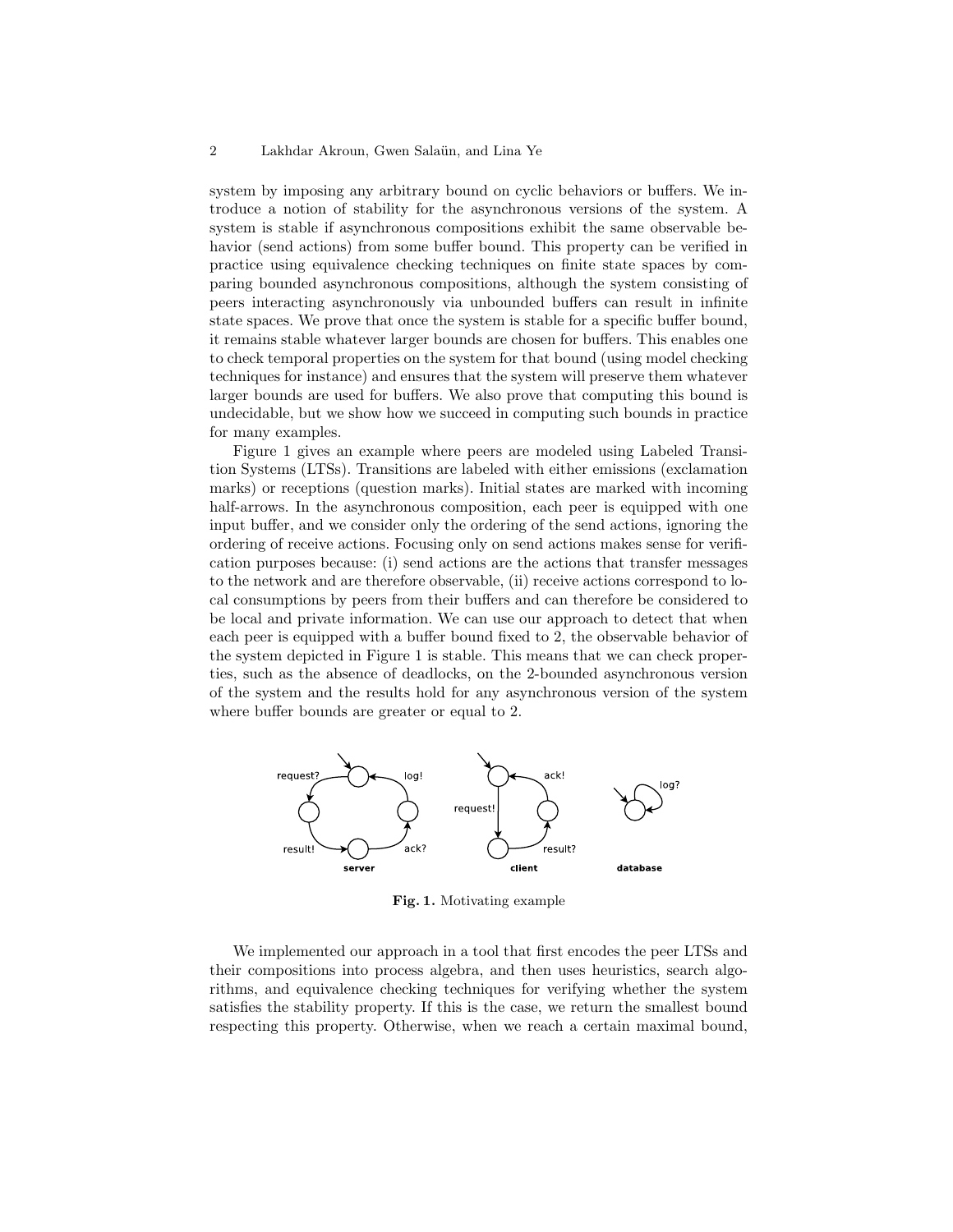our check returns an inconclusive result. Heuristics and search algorithms aim at guiding the approach towards the smallest bound satisfying stability whereas equivalence checking techniques are used for checking the stability property given a specific bound k. All the steps of our approach are fully automated (no human intervention). We applied our tool support to more than 300 examples of communicating systems, many of them taken from the literature on this topic. These experiments show that a large number of these examples are stable and can therefore be formally analyzed using our approach.

The contributions of this paper are summarized as follows:

- The introduction of the stability property for asynchronously communicating systems that, once acquired for a bound  $k$ , is preserved for upper bounds;
- $-$  A proof demonstrating that computing such a bound k is undecidable;
- A fully automated tool support that shows that the bound exists for a large majority of our dataset of examples found in the literature.

The organization of the rest of this paper is as follows. Section 2 defines our model for peers and their asynchronous composition. Section 3 presents the stability property and our results on stable systems. Section 4 describes our tool support and experiments we carried out to evaluate our approach. Finally, Section 5 reviews related work and Section 6 concludes.

## 2 Communicating Systems

We use Labeled Transition Systems (LTSs) for modeling peers. This behavioral model defines the order in which a peer executes the send and receive actions.

**Definition 1.** A peer is an LTS  $\mathcal{P} = (S, s^0, \Sigma, T)$  where S is a finite set of states,  $s^0 \in S$  is the initial state,  $\Sigma = \Sigma^! \cup \Sigma^? \cup \{\tau\}$  is a finite alphabet partitioned into a set of send messages, a set of receive messages, and the internal action, and  $T \subseteq S \times \Sigma \times S$  is a transition relation.

We write m! for a send message  $m \in \Sigma^!$  and  $m$ ? for a receive message  $m \in \Sigma^?$ . We use the symbol  $\tau$  for representing internal activities. A transition is represented as  $s \stackrel{l}{\to} s' \in T$  where  $l \in \Sigma$ . This can be directly extended to  $s \stackrel{\sigma}{\to} s'$ ,  $\sigma \in \Sigma^*$ , where  $\sigma = l_1, ..., l_n$ ,  $s \xrightarrow{l_1} s_1, ..., s_i \xrightarrow{l_{i+1}} s_{i+1}, ..., s_{n-1} \xrightarrow{l_n} s' \in T$ . In the following, for the sake of simplicity, we will denote this by  $s \stackrel{\sigma}{\to} s' \in T^*$ .

We assume that peers are deterministic on observable messages meaning that if there are several transitions going out from one peer state, and if all the transition labels are observable, then they are all different from one another. Nondeterminism can also result from internal choices when several transitions (at least two) outgoing from a same state are labeled with  $\tau$ . Given a set of peers  $\{\mathcal{P}_1,\ldots,\mathcal{P}_n\}$ , we assume that each message has a unique sender and a unique receiver:  $\forall i, j \in [1, n], i \neq j$ ,  $\Sigma_i^! \cap \Sigma_j^! = \emptyset$  and  $\Sigma_i^? \cap \Sigma_j^? = \emptyset$ . Furthermore, each message is exchanged between two different peers:  $\Sigma_i^! \cap \Sigma_i^? = \emptyset$  for all *i*. We also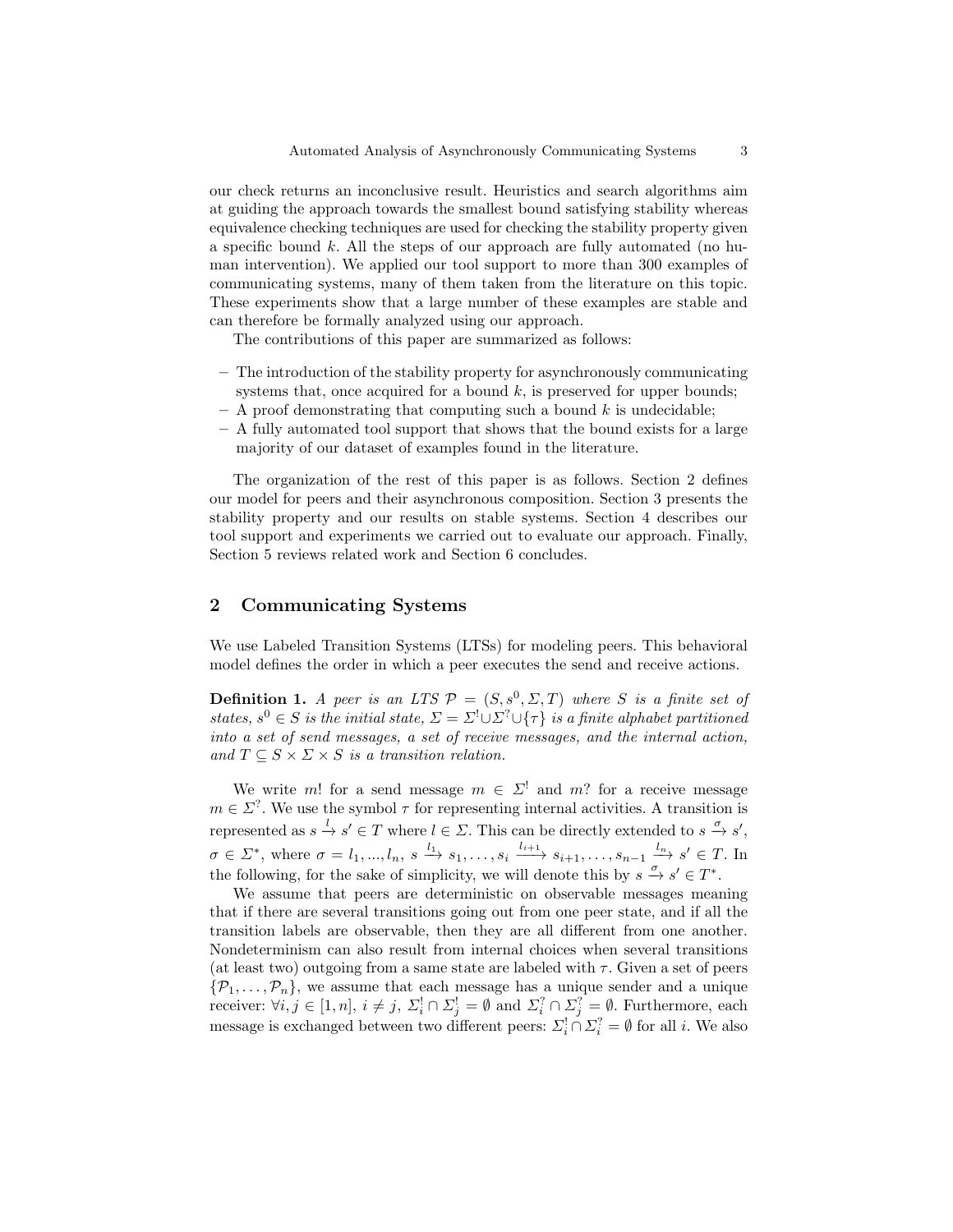assume that each emission has a reception counterpart in another peer (closed systems):  $\forall i \in [1, n], \forall m \in \Sigma_i^! \implies \exists j \in [1, n], i \neq j, m \in \Sigma_j^?$ .

In the asynchronous composition, the peers communicate with each other asynchronously via FIFO buffers. Each peer  $\mathcal{P}_i$  is equipped with an unbounded input message buffer  $Q_i$ . A peer  $\mathcal{P}_i$  can either send a message  $m \in \Sigma_i^!$  to the tail of the receiver buffer  $Q_j$  of  $\mathcal{P}_j$  at any state where this send message is available, read a message  $m \in \Sigma_i^?$  from its buffer  $Q_i$  if the message is available at the buffer head, or evolve independently through an internal transition. We focus on send actions in this paper. We consider that reading from the buffer is private non-observable information, which is encoded as an internal transition in the asynchronous system.

**Definition 2.** Given a set of peers  $\{\mathcal{P}_1, \ldots, \mathcal{P}_n\}$  with  $\mathcal{P}_i = (S_i, s_i^0, \Sigma_i, T_i)$ , and  $Q_i$  being its associated buffer, the asynchronous composition  $(P_1|Q_1)|...|(P_n|Q_n)$ is the labeled transition system  $LTS_a = (S_a, s_a^0, \Sigma_a, T_a)$  where:

- $-S_a \subseteq S_1 \times Q_1 \times \ldots \times S_n \times Q_n$  where  $\forall i \in \{1, \ldots, n\}, Q_i \subseteq (\Sigma_i^?)*$  $-s_a^0 \in S_a$  such that  $s_a^0 = (s_1^0, \epsilon, \ldots, s_n^0, \epsilon)$  (where  $\epsilon$  denotes an empty buffer)
- $-\Sigma_a=\cup_i\Sigma_i$

 $-T_a \subseteq S_a \times \Sigma_a \times S_a$ , and for  $s = (s_1, Q_1, \ldots, s_n, Q_n) \in S_a$  and  $s' =$  $(s'_1, Q'_1, \ldots s'_n, Q'_n) \in S_a$ 

 $(send) \ s \xrightarrow{m!} s' \in T_a \ \text{if } \exists i, j \in \{1, \ldots, n\} \ \text{where} \ i \neq j : m \in \Sigma_i^! \cap \Sigma_j^? \ \text{if} \ s_i \xrightarrow{m!} s' \in T_a \ \text{if } \ v_i \in \{1, \ldots, n\} \ \text{where} \ i \neq j : m \in \Sigma_i^! \cap \Sigma_j^? \ \text{if} \ s_i \xrightarrow{m!} s' \in \{1, \ldots, n\} \ \text{if} \ s_i \neq j : m \in \Sigma_i^! \cap \Sigma_j^? \ \text{if} \ s_i \xrightarrow{m!} s'$  $s_i' \in T_i$ , (ii)  $Q_j' = Q_j m$ , (iii)  $\forall k \in \{1, ..., n\} : k \neq j \Rightarrow Q_k' = Q_k$ , and  $(iv) \forall k \in \{1, \ldots, n\} : k \neq i \Rightarrow s'_k = s_k$ 

 $(ensure) s \stackrel{\tau}{\rightarrow} s' \in T_a \text{ if } \exists i \in \{1, \ldots, n\} : m \in \Sigma_i^?$ , (i)  $s_i \stackrel{m?}{\rightarrow} s'_i \in T_i$ , (ii)  $mQ'_i =$  $Q_i$ , (iii)  $\forall k \in \{1, \ldots, n\} : k \neq i \Rightarrow Q'_k = Q_k$ , and (iv)  $\forall k \in \{1, \ldots, n\}$ :  $k \neq i \Rightarrow s'_k = s_k$ 

(internal)  $s \stackrel{\tau}{\to} s' \in T_a$  if  $\exists i \in \{1, ..., n\},$  (i)  $s_i \stackrel{\tau}{\to} s'_i \in T_i$ , (ii)  $\forall k \in \{1, ..., n\}$ :  $Q'_k = Q_k$ , and (iii)  $\forall k \in \{1, ..., n\} : k \neq i \Rightarrow s'_k = s_k$ 

We use  $LTS_a^k = (S_a^k, s_a^0, \Sigma_a^k, T_a^k)$  to define the *bounded* asynchronous composition, where each message buffer bounded to size k is denoted  $Q_i^k$ , for  $i \in [1, n]$ . The definition of  $LTS_a^k$  can be obtained from Def. 2 by allowing send transitions only if the message buffer of the receiving peer has less than  $k$  messages in it. Otherwise, the sender is blocked, i.e., we assume reliable communication without message losses. The k-bounded asynchronous product can be denoted  $(P_1|Q_1^k)|...|(P_n|Q_n^k)$  or  $(P_1|(Q_1^1|...|Q_1^1))|...|(P_n|(Q_n^1|...|Q_n^1|))$ , where each peer is in parallel with the parallel composition of  $k$  buffers of size one. Let us emphasize that the encoding of an ordered bounded buffer following this pattern based on parallel composition was originally proposed by R. Milner in [37] (see Sections 1.2 and 3.3 of this book for details). Furthermore, we use  $\overline{LTS_a}$  for the asynchronous composition where the receptions are kept in the resulting LTS  $(s \xrightarrow{m?} s' \in \overline{T_a}$ , consume rule in Def. 2) instead of being encoded as  $\tau$ .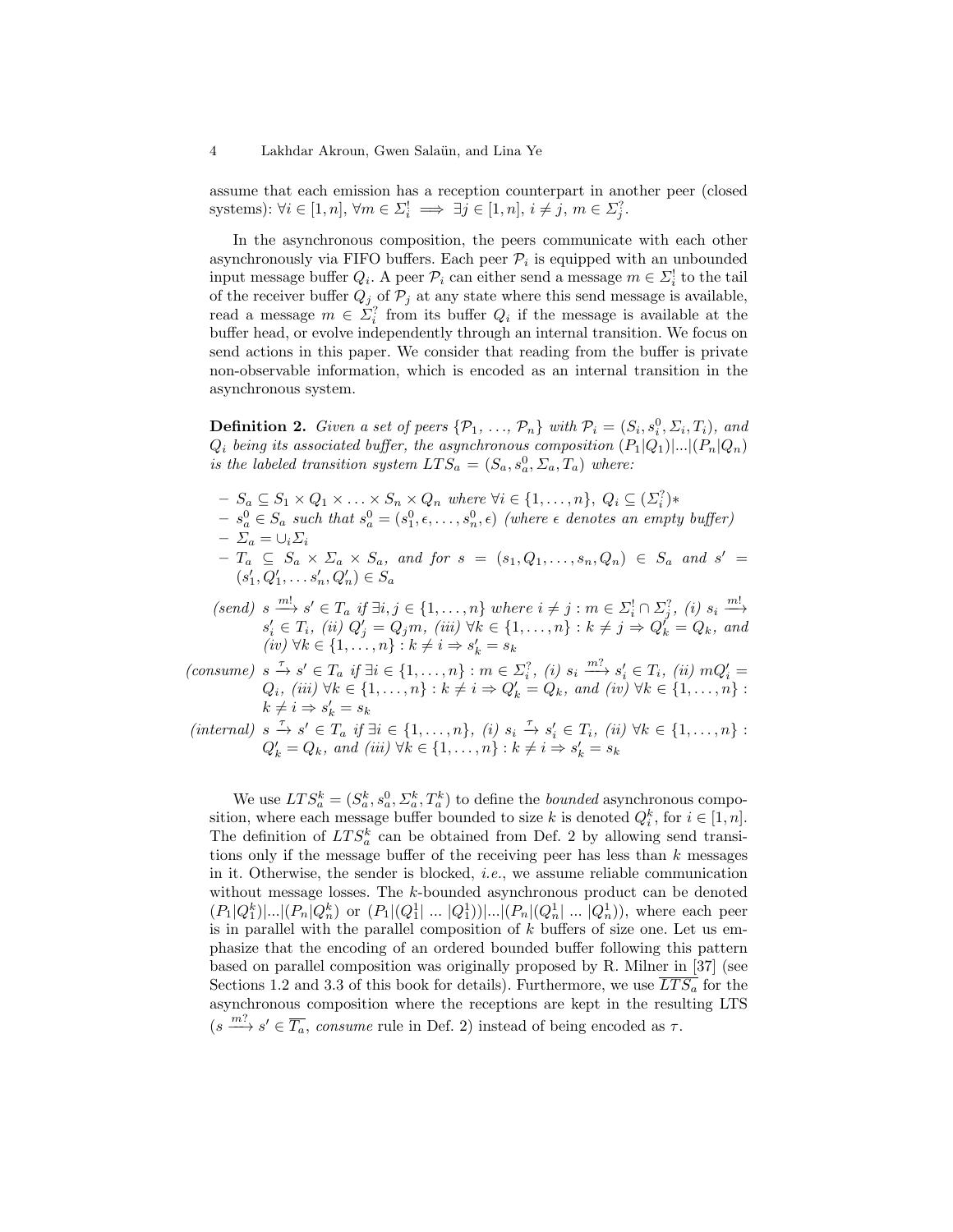### 3 Stability-based Verification

In this section, we show that systems consisting of a finite set of peers involving cyclic behaviors and communicating over FIFO buffers may stabilize from a specific buffer bound  $k$ . We call this property *stability* and we say that the corresponding systems are stable. The class of systems that are stable corresponds to systems whose asynchronous compositions remain the same from some buffer bound when we observe send actions only (we ignore receive actions and buffer contents). Since stable systems produce the same behavior from a specific bound k, they can be analyzed for that bound to detect for instance the presence of deadlocks or to check whether they satisfy any kind of temporal properties. Stability ensures that these properties will be also satisfied for larger bounds. The stability definition relies on branching bisimulation checking [42] (Definition 3). We chose branching bisimulation because in this work receive actions are hidden as internal behaviors, and branching bisimulation is the finest equivalence notion in presence of internal behaviors. This equivalence preserves properties written in  $\text{ACTL}\X$  logic [34].

**Definition 3.** Given two LTSs LTS<sub>1</sub> and LTS<sub>2</sub>, they are branching bisimilar, denoted by  $LTS_1 \equiv_{br} LTS_2$ , if there exists a symmetric relation R (called a branching bisimulation) between the states of  $LTS_1$  and  $LTS_2$  satisfying the following two conditions: (i) The initial states are related by  $R$ ; (ii) If  $R(r, s)$ and  $r \xrightarrow{\delta} r'$ , then either  $\delta = \tau$  and  $R(r', s)$ , or there exists a path  $s \xrightarrow{\tau^*} s_1 \xrightarrow{\delta} s'$ , such that  $R(r, s_1)$  and  $R(r, s_1)$ . For the sake of simplicity, in the following,  $R(r, s)$  is also denoted by  $r \equiv_{br} s$ .

**Definition 4.** Given a set of peers  $\{\mathcal{P}_1, \ldots, \mathcal{P}_n\}$ , we say that this system is stable if and only if  $\exists k$  such that  $LTS_a^k \equiv_{br} LTS_a^q$  ( $\forall q > k$ ).

As a first result, we show a sufficient condition to ensure stability: if there exists a bound k such that the k-bounded and the  $(k+1)$ -bounded asynchronous systems are branching equivalent, then we prove that the system remains stable, meaning that the observable behavior is always the same for any bound greater than k.

**Theorem 1.** Given a set of peers  $\{\mathcal{P}_1, \ldots, \mathcal{P}_n\}$ , if  $\exists k \in \mathbb{N}$ , such that  $LTS_a^k \equiv_{br}$  $LTS_a^{k+1}$ , then we have  $LTS_a^k \equiv_{br} LTS_a^q, \forall q > k$ .

Proof. We will prove the theorem by induction, starting with the following base case: If  $LTS_a^k \equiv_{br} LTS_a^{k+1}$  then  $LTS_a^k \equiv_{br} LTS_a^{k+2}$ . Let us recall that the strong and branching bisimulations are congruences with respect to the operators of process algebras [19], that is, if  $P$  and  $P'$  are branching bisimilar, then for every  $Q$ we have  $P|Q \equiv_{br} P^i|Q$ . Now, suppose that  $\exists k \in \mathbb{N}$ , such that  $LTS_a^k \equiv_{br} LTS_a^{k+1}$ , then:

$$
(P_1|Q_1^k)|...|(P_n|Q_n^k) \equiv_{br} (P_1|Q_1^{k+1})|...|(P_n|Q_n^{k+1})
$$
\n(1)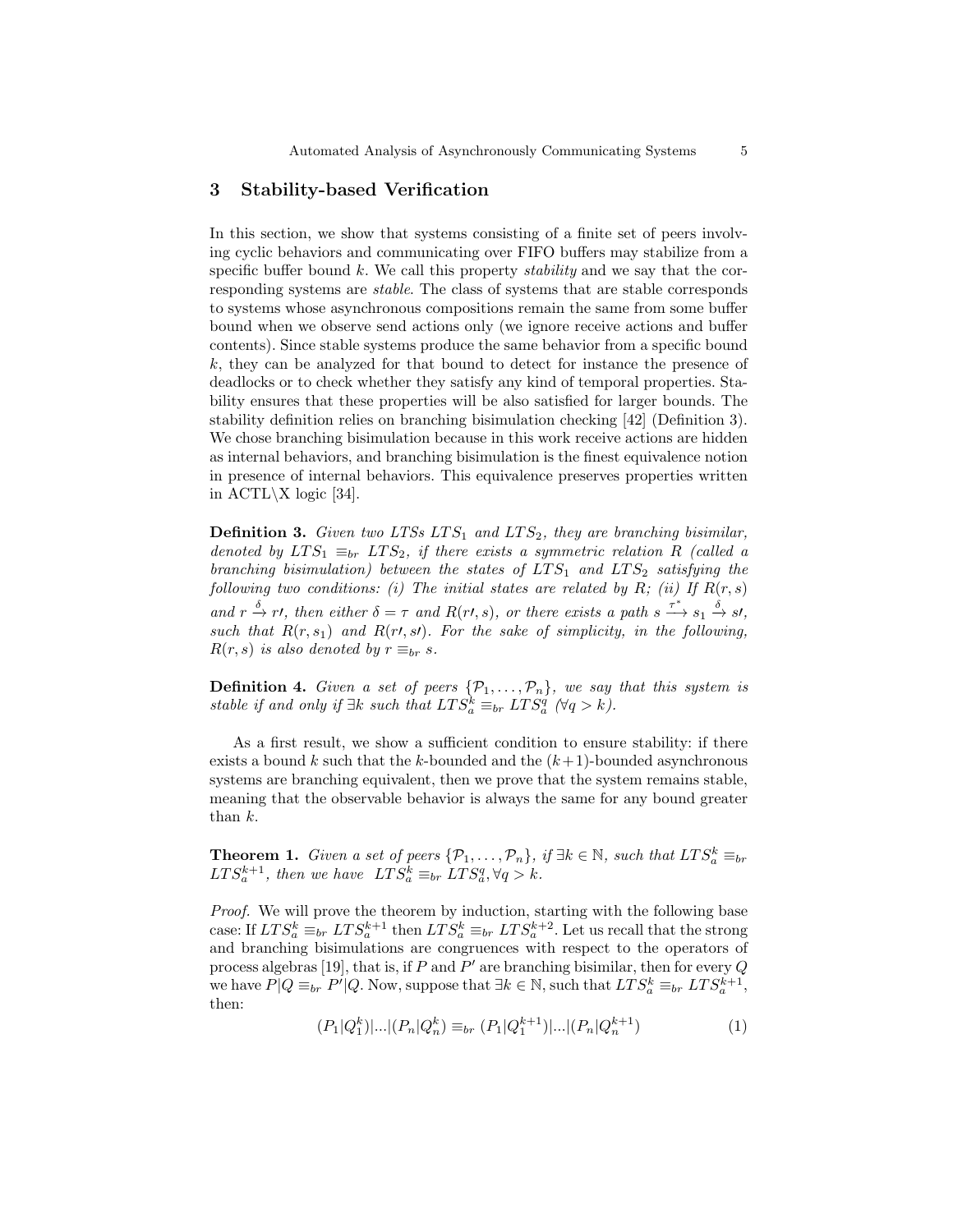#### 6 Lakhdar Akroun, Gwen Salaün, and Lina Ye

A buffer of size k can be written as a parallel composition of  $k$  buffers of size 1 (see Sections 1.2 and 3.3 in [37] for details), hence:

$$
(P_1|Q_1^{k+2})|...|(P_n|Q_n^{k+2}) \equiv_{br} (P_1|Q_1^{k+1}|Q_1^1)|...|(P_n|Q_n^{k+1}|Q_n^1)
$$
 (2)

Then, by congruence and using equation (1) we have:

$$
(P_1|Q_1^{k+2})|...|(P_n|Q_n^{k+2}) \equiv_{br} (P_1|Q_1^k|Q_1^1)|...|(P_n|Q_n^k|Q_n^1)
$$
\n(3)

$$
(P_1|Q_1^{k+2})|...|(P_n|Q_n^{k+2}) \equiv_{br} (P_1|Q_1^{k+1})|...|(P_n|Q_n^{k+1})
$$
\n
$$
(4)
$$

$$
(P_1|Q_1^{k+2})|...|(P_n|Q_n^{k+2}) \equiv_{br} (P_1|Q_1^k)|...|(P_n|Q_n^k)
$$
\n(5)

The same argument can be used to prove the induction case, i.e., we suppose that  $LTS_a^k \equiv_{br} LTS_a^{k+i}$  and we demonstrate that  $LTS_a^k \equiv_{br} LTS_a^{k+i+1}$ . This proves that if  $LTS_a^k \equiv_{br} LTS_a^{k+1}$ , then we have  $LTS_a^k \equiv_{br} LTS_a^q$ ,  $\forall q > k$ .

The main interest of the stability property is that any temporal property can be analyzed using existing model checking tools on the minimal k-bounded version of the system, and this result ensures that these properties are preserved when buffer bounds are increased or if buffers are unbounded.

**Proposition 1.** Given a set of peers  $\{\mathcal{P}_1, \ldots, \mathcal{P}_n\}$ , if  $\exists k$  s.t.  $LTS_a^k \equiv_{br} LTS_a^q$ <br> $(\forall q > k)$ , and for some property P written in  $ACTL \setminus X$  logic,  $LTS_a^k \models P$ , then  $LTS_a^q \models P \ (\forall q > k).$ 

Classic properties, such as liveness or safety properties, can be verified considering emissions only. If one wants to check a property involving receptions, a solution is to replace in the property a specific reception by one of the emissions (if there is one) occurring next in the corresponding peer LTS.

We prove now that determining whether a system is stable is an undecidable problem. Yet there are many cases in which stability is satisfied and the corresponding bound can be computed in those cases using heuristics, search algorithms, and equivalence checking (see Section 4).

**Theorem 2.** Given a set of peers  $\{\mathcal{P}_1, \ldots, \mathcal{P}_n\}$ , it is undecidable whether the corresponding asynchronous system is stable.

Proof. We reduce the halting problem of a Turing machine to the test of stability of a set of peers communicating asynchronously. The construction is inspired from [18]. The Turing machine used is a deterministic one-way-infinite single tape model. A Turing machine is defined as  $M = (Q_M, \Sigma_M, \Gamma_M, q_0, q_{halt}, B, \delta_M)$ where  $Q_M$  is the set of states,  $\Sigma_M$  is the input alphabet,  $\Gamma_M$  is the tape alphabet,  $q_0 \in Q_M$  is the initial state and  $q_{halt}$  is the accepting state.  $B \in \Gamma_M$  is the blank symbol and  $\delta_M:Q_M\times \varGamma_M\to Q_M\times \varGamma_M\times \{left, right\}$  is the transition function. The machine M accepts an input word  $w = a_1, ..., a_m$  iff M halts on w. If M does not halt on  $w$ , then M moves its tape head far to the right. A *configuration* of the Turing machine M is a word  $uqv#$  where uv is a word from the tape alphabet, q is a state of M (meaning that M is in the state q and the head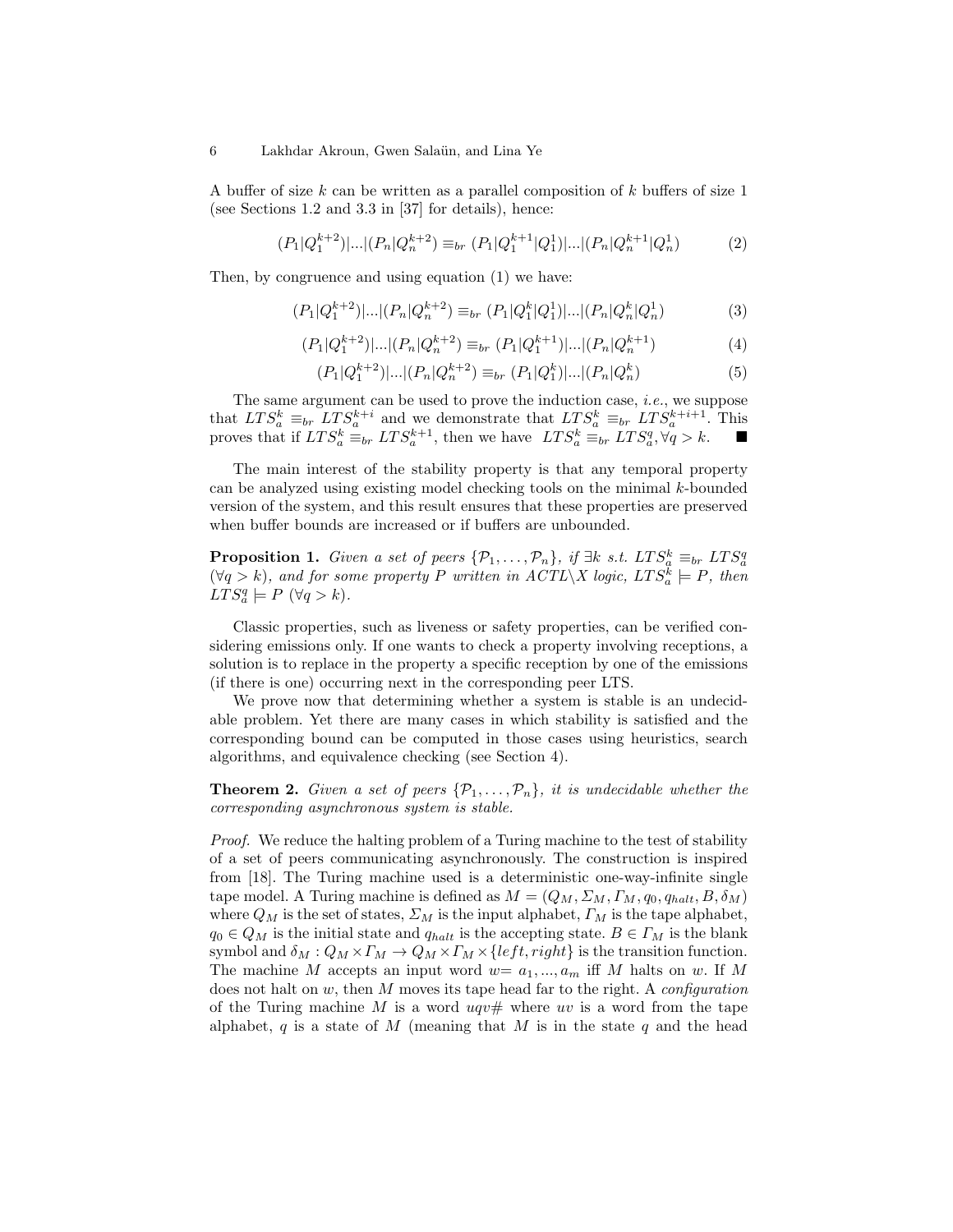pointing on the first symbol of v), and  $\#$  is a fixed symbol which is not in  $\Gamma_M$ (used to indicate the end of the word on the tape).

To ease the understanding, we shall present the reduction in two phases. In a first phase (i), starting from a Turing machine  $M$  and an input word  $w$ , we construct a pair of peers  $P_1$  and  $P_2$ , such that whenever the machine M halts on w or not, there always exists a k such that  $LTS_a^k \equiv_{br} LTS_a$ , where  $LTS_a$ is the asynchronous product of the system  $\{P_1, P_2\}$ . In a second phase (ii), we extend  $P_1$  and  $P_2$  respectively to  $P'_1$  and  $P'_2$  such that M halts iff  $\sharp k$  such that  $LTS_a^{'k} \equiv_{br} LTS_a^{'},$  where  $LTS_a^{'}$  is the asynchronous product of the system  $\{P_1^{'}\}$ ,  $P_{2}^{\prime}\}.$ 

**Phase (i):** The peer  $P_1$  simulates the execution of the machine M on w while  $P_2$  is used to receive and re-send messages to  $P_1$ . A configuration of M of the form  $uqv\#$  is encoded with the buffer of  $P_1$  with the content uheadv#.

The peer  $P_1$  is defined as  $(S_{P_1}, s_{q_0}, \Sigma_{P_1}, T_{P_1})$  where  $S_{P_1}$  is the set of states,  $s_{q_0}$ is the initial state where  $q_0$  is the initial state of M. The alphabet  $\Sigma_{P_1} = \Sigma_{P_1}^!$   $\cup$  $\Sigma_{P_1}^?$  is defined as follows:

- Σ! <sup>P</sup>1= Σ<sup>M</sup> ∪ Γ<sup>M</sup> ∪ {head} ∪ {#} where all messages sent from P<sup>1</sup> to P<sup>2</sup> are indexed with 2 (e.g.,  $P_1$  sends  $B^2$  instead of sending the blank symbol, inversely  $P_2$  sends  $B^1$  instead of sending B to  $P_1$ ).
- $\Sigma_{P_1}^?$  =  $\Sigma_M \cup \Gamma_M \cup \{head\}$   $\cup$  {#} where all messages received from  $P_2$  are indexed with 1.

Now we present how each action of the machine M is encoded.

- For each transition of M of the form  $\delta_M(q, a) = (q', a', right)$  we have the following transitions in  $T_{P_1}: s_q \xrightarrow{head^1?} s_1 \xrightarrow{a^1?} s_2 \xrightarrow{a'^2!} s_3 \xrightarrow{head^2!} s_{q'}.$ 

If the peer is in the state q and the buffer starts with  $head^1a^1$  then the two messages are read and the peer  $P_1$  sends the next configuration to  $P_2$  as depicted in Figure 2(a).  $s_i$ 's are fresh intermediary states.

- For each transition of M of the form  $\delta_M(q,a) = (q',a', left)$  and for each  $x \in \Gamma_M$  we have the following transitions in  $T_{P_1}$ :

 $s_q \xrightarrow{x_1?} s_1 \xrightarrow{heat_1?} s_2 \xrightarrow{a_1?} s_3 \xrightarrow{head_1?} s_4 \xrightarrow{x_1} s_5 \xrightarrow{a'^2!} s_{q'}. P_1$  starts by reading the letter before head, then it reads head, the next letter, and sends the new configuration to  $P_2$  as depicted in Figure 2(b).

- For each state  $s_q$  where q is a state of M we have the following cycle in  $T_{P_1}$ :  $s_q \xrightarrow{head^1?} s_1 \xrightarrow{\#^1?} s_2 \xrightarrow{head^2!} s_3 \xrightarrow{B^2!} s_4 \xrightarrow{\#^2!} s_q.$ 

As depicted in Figure  $2(c)$ , the configuration of M is extended to the right with a blank symbol. Peer 1 starts by reading the current configuration of the machine, then sends the next configuration of  $M$  to  $P_2$  ( $P_1$  adds a blank symbol before  $#$ ).

For each letter  $x \in \Gamma_M \cup \{\#\}$  and each  $s_q$  where q is a state of M, we have the following cycle:  $s_q \xrightarrow{x^{17}} s_1 \xrightarrow{x^{21}} s_q$  where  $P_1$  reads x indexed with 1, then sends x indexed with 2.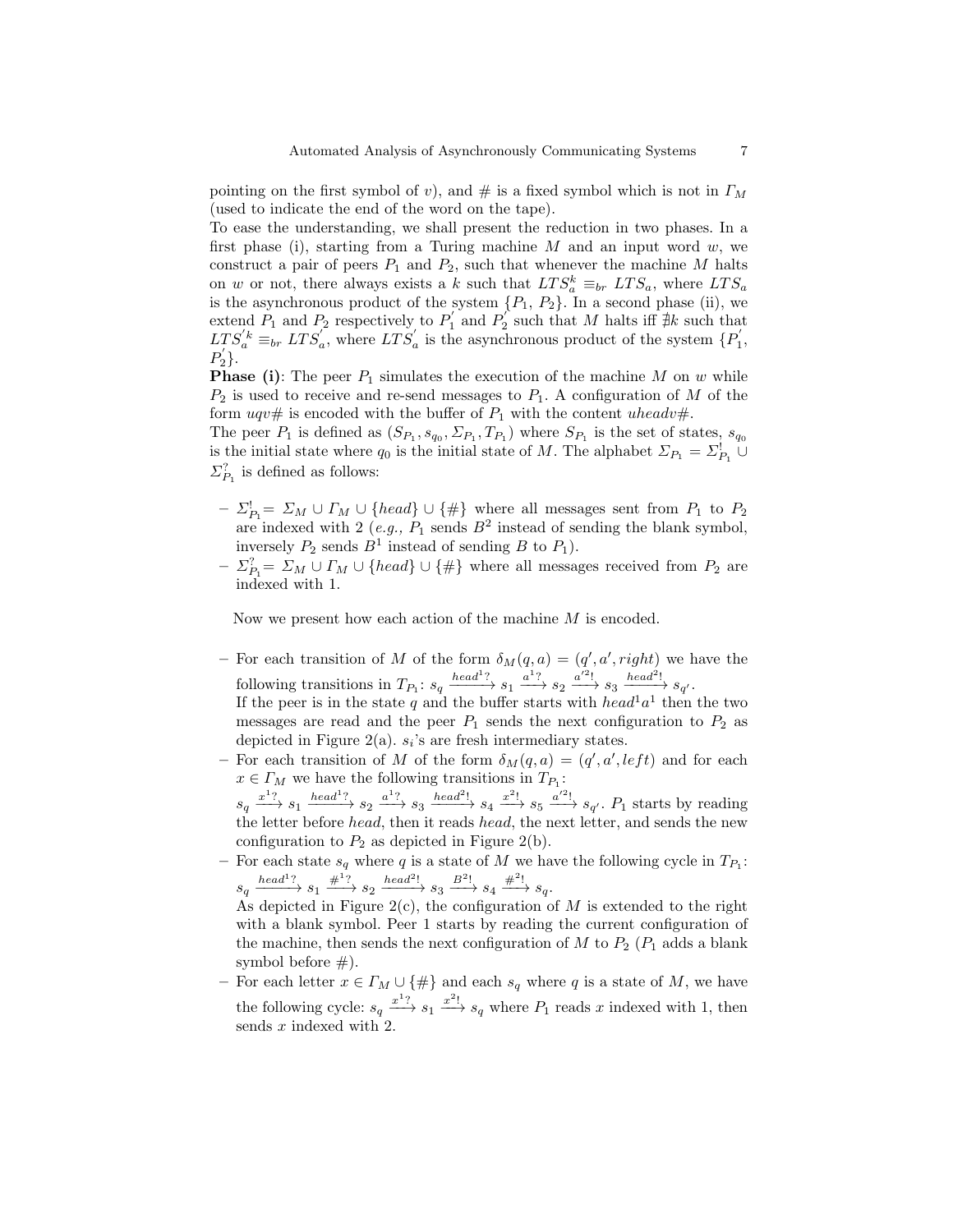#### 8 Lakhdar Akroun, Gwen Salaün, and Lina Ye



Fig. 2. Mapping the instructions of the machine M to transitions of the peer  $P_1$ 

Note that at a state  $s_q$  representing a state q of the machine M, there is only one outgoing transition labeled with  $head^1$ ?, hence  $P_1$  is deterministic.

The peer  $P_2$  is defined as  $(S_{P_2}, s_{init}, \Sigma_{P_2}, T_{P_2})$  where  $S_{P_2}$  is the set of states and  $s_{init}$  the initial state.  $P_2$  starts by sending the initial configuration of M to  $P_1$ , then reaches the state  $s_{univ}$ , which contains a set of cycles used to receive any message from  $P_1$  and re-send them.  $\Sigma_{P_2} = \Sigma_{P_2}^! \cup \Sigma_{P_2}^?$  is defined as follows:

- $\Sigma_{P_2}^! = \Sigma_M \cup \Gamma_M \cup \{head\} \cup \{ \# \}$  where all messages sent from  $P_2$  to  $P_1$  are indexed with 1.
- $\Sigma_{P_2}^?$  =  $\Sigma_M \cup \Gamma_M \cup \{head\}$   $\cup$  {#} where all messages received from  $P_1$  are indexed with 2.

 $P_2$  contains the following transitions:

 $- s_{init} \xrightarrow{heat^1} s_1 \xrightarrow{a_1^1} \ldots \xrightarrow{a_n^1} s_n \xrightarrow{\#^1} s_{univ} \in T_{P_2}$  where  $w = a_1 a_2 ... a_n$ .  $-s_{univ} \xrightarrow{x^2} s_1 \xrightarrow{x^1} s_{univ} \in T_{P_2}$  where x is any symbol in  $\Sigma_{P_2}^?$ .

To prove that  $\exists k$  such that  $LTS_a^k \equiv_{br} LTS_a$ , it is sufficient to prove that  $\exists k$  such that  $LTS_a^k \equiv_{br} LTS_a^{k+1}$  (from Theorem 1). Suppose that M halts on  $w$ . Then, the number of configurations of the machine is finite. Hence, from our construction, the asynchronous product of  $\{P_1, P_2\}$  is finite, so there exists a k such that  $LTS_a^k \equiv_{br} LTS_a^{k+1}$ , hence  $LTS_a^k \equiv_{br} LTS_a$ .

Now suppose the machine does not halt on  $w$ . Then, the corresponding communicating system executes infinitely two cycles: (1) one adding a blank symbol, (2) another reading blank symbols and moving to the right. Hence, for a given bound  $k$ , the behavior of the system resulting from the execution of one of the two cycles in  $LTS_a^{k+1}$  may not be reproduced in  $LTS_a^k$ , due to the buffer bound, then  $LTS_a^k \not\equiv_{br} LTS_a^{k+1}$ . We will prove that, with our construction, this case never happens, that is  $LTS_a^k \equiv_{br} LTS_a$  when the machine M does not halt on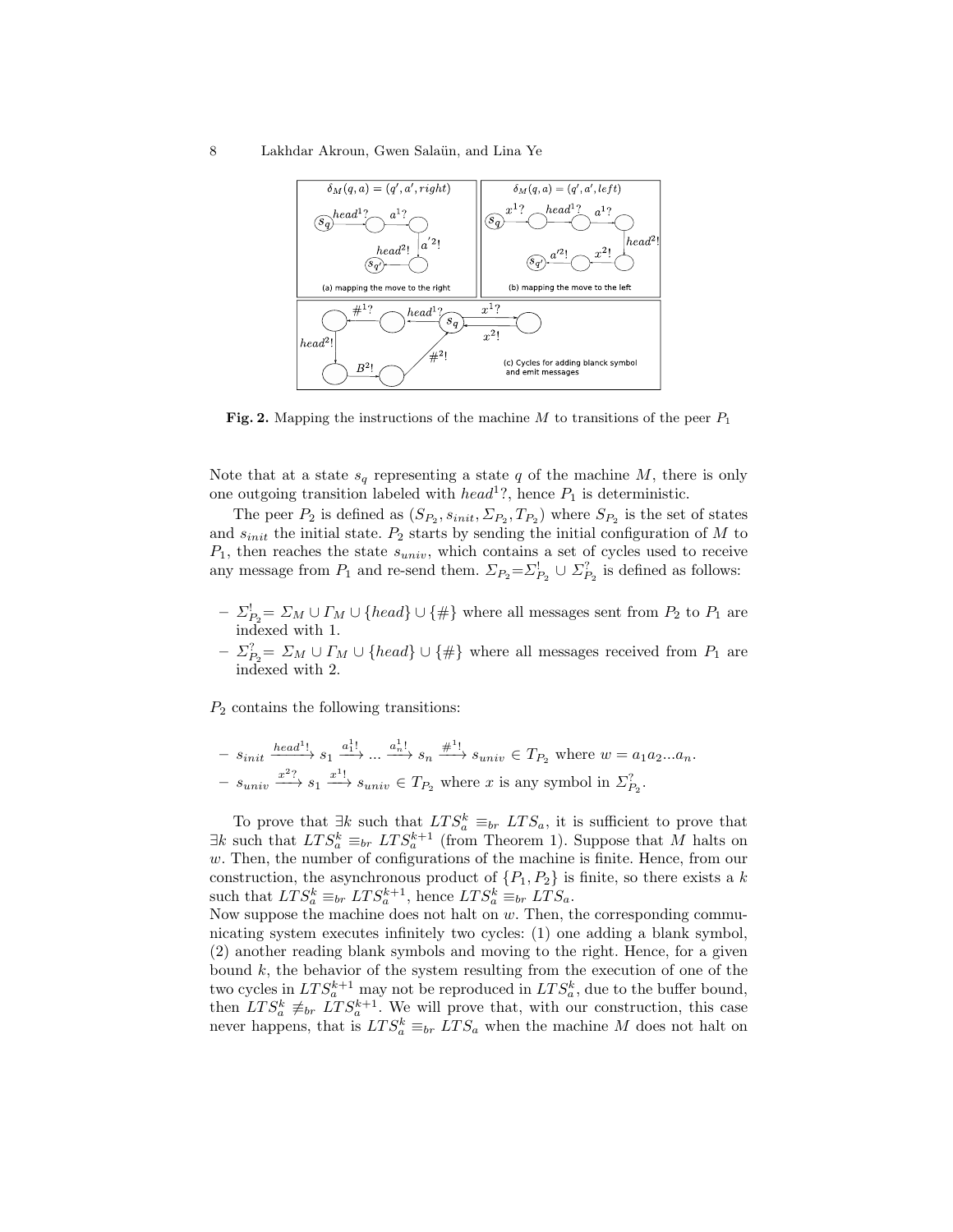$w$ . This is possible because with our construction, each border state<sup>3</sup> can make a reception before sending a message, hence we obtain a confluent diamond and the branching bisimulation is maintained [27]. Now we will detail the proof for cycles of type  $(1)$ , because this is the only case where the peer  $P_1$  will increment the buffer by adding a blank symbol. Suppose the machine  $M$  does not stop. Let  $s^k$  be the configuration of  $LTS_a^k$  representing the configuration of the machine M when starting to execute the infinite loop. From our construction, at  $s^k$  the system can execute the first cycle adding a blank symbol. Note that in  $s^k$  the buffer of  $P_1$  is full (size equal to k) and the buffer of  $P_2$  is empty (which corresponds to the configuration of  $M$ ). More precisely, the buffer of  $P_1$  contains the following word:  $head^1#^{1}a_1^1...a_m^1$ , where  $m = k - 2$ . It is easy to verify that such a state exists, because at a state  $s_q$  representing a state q of the machine M,  $P_1$  can enter two cycles, one starting by reading head<sup>1</sup>, the other one reading any other symbol. Hence, if the first symbol of the buffer of  $P_1$  is not  $head^1$ ,  $P_1$ reads the symbol and sends it to  $P_2$  which re-emits the symbol to  $P_1$ . Thus, in the configuration  $s^k$ , the first symbol is  $head^1$ . Then, it executes the cycle which adds a blank symbol:  $s^k \xrightarrow{head^1?} s_1 \xrightarrow{\#?} s_2 \xrightarrow{head^2!} s_3 \xrightarrow{B^2!} s_4 \xrightarrow{\#?} s^k'.$ 

At  $s^{k'}$  the buffer of  $P_1$  contains  $k-2$  messages and the buffer of  $P_2$  three messages. The sum of the two buffers is  $k + 1$  messages, due to the addition of the blank symbol, but  $s^{k'}$  is still in  $LTS_a^k$ . From our construction, at the configura-

tion  $s^{k'}$ ,  $P_1$  sends  $a_1^2, \ldots, a_{m-1}^2$ :  $s^{k'} \xrightarrow{a_1^2!} s_1 \xrightarrow{a_2^2!} \ldots \xrightarrow{a_{m-1}^2} s^{k''}$ .

At  $s^{k}$  the buffer of  $P_2$  contains k messages and the buffer of  $P_1$  one message. At this configuration,  $P_1$  sends the message  $a_m^2$ , and the system reaches a configuration  $s^{k+1}$  which is in  $LTS_a^{k+1}$  but not in  $LTS_a^k$ .

Hence,  $LTS_a^{k+1}$  and  $LTS_a^k$  can send the same sequences of messages from the initial state to the border state  $s^{k''}$ . Then,  $LTS_a^{k+1}$  can send the message  $a_m^2$ . Moreover, in the configuration  $s^{k''}$ ,  $P_2$  can read a message (because it is in the state  $s_{univ}$ ). Thus, in  $LTS_a^k$  there is the following sequence:  $s^{k''} \stackrel{\tau}{\rightarrow} s_1 \stackrel{a_m^1!}{\longrightarrow} s'^k$ . Hence, we obtain a confluent diamond from  $s^{k''}$ . With our construction, each border state can make a reception before sending a message, hence we obtain a confluent diamond and the branching bisimulation is maintained. Hence, if the machine does not halt on w, then  $\exists k$  such that  $LTS_a^k \equiv_{br} LTS_a$ .

Note that, since proving  $LTS_a^k \equiv_{br} LTS_a^{k+1}$  is sufficient to prove  $LTS_a^k \equiv_{br}$  $LTS_a$ , we do not need to prove our statement for buffer size containing more than k or  $k+1$  messages. The bound k depends on the execution of the machine M and the word  $w$ , where  $k$  represents the buffer size needed to represent the configuration of the machine  $M$  when starting to execute the infinite loop.

**Phase (ii):** Until now, whenever the machine  $M$  halts on  $w$  or not, there exists a k such that  $LTS_a^k \equiv_{br} LTS_a$ . Now we extend  $P_1$  and  $P_2$  respectively to obtain  $P'_1$  and  $P'_2$  such that if the machine M halts on w, then there exists no k such that  $LTS_a^{'k} \equiv_{br} LTS_a'$ . This is achieved by adding to  $P_1$  the transition

<sup>&</sup>lt;sup>3</sup> A border state  $s^k$  in  $LTS_a^k$  is a state where at least one buffer contains k messages and there is an outgoing transition from  $s<sup>k</sup>$  labeled with a send message which reaches a state in  $LTS_a^{k+1}$ .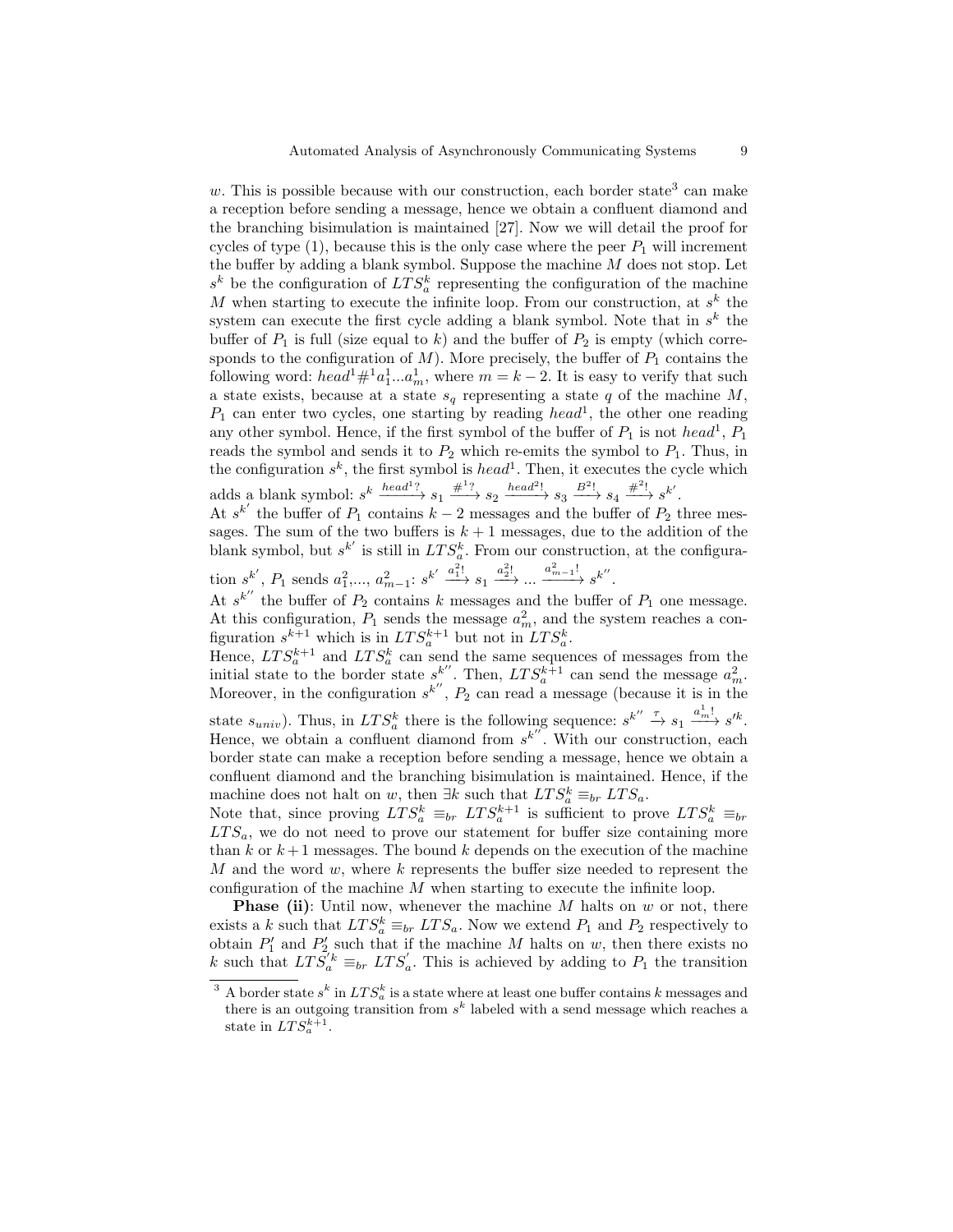system  $P_a$  to obtain  $P'_1$  and adding to  $P_2$  the transition system  $P_b$  to obtain  $P'_2$ , such that in the system  $\{P_a, P_b\}$  there is no k where  $LTS_a^{''k} \equiv_{br} LTS_a^{''}$ . The peers  $P_a$  and  $P_b$  are not formally defined, we can choose any two peers which are not stable. The set of additional transitions used to connect  $P_1$  to  $P_a$  and  $P_2$  to  $P_b$  are listed below:

- $s_0$  and  $s'_0$  are respectively the initial states of  $P_a$  and  $P_b$ . The messages exchanged between  $P_a$  and  $P_b$  do not appear in  $P_1$  and  $P_2$ .
- $s_{q_{halt}} \xrightarrow{halt!} s_0 \in T_{P_1'}$ .
- $s_{univ} \xrightarrow{halt?} s'_0 \in T_{P'_2}.$
- $s_0 \xrightarrow{x?} s_0 \in T_{P'_1}$ , where x is any letter in  $\Sigma_{P_1}^?$ .
- $s'_0$  $y^? \Rightarrow s'_0 \in T_{P'_2}$ , where y is any letter in  $\Sigma_{P_2}^?$ .

With this construction, if the machine M halts on  $w, P'_1$  reaches the state  $s_{q_{halt}}$ . Then it sends the message *halt* to  $P'_2$  and reaches the state  $s_0$ .  $P'_2$  is in the state  $s_{univ}$ , hence, it reads the message *halt* and reaches the state  $s'_0$ . At  $s_0$  and  $s'_0$ , the two peers empty their buffers, start executing  $P_a$  and  $P_b$ , and thus the stability is violated. Note that the executions where the two peers do not empty their buffers deadlocks, and in that case, the stability is maintained.

With this reduction we prove that, the machine M halts on w iff  $\#k$  such that  $LTS_a^{'k} \equiv_{br} LTS_a^{'}$ , and this shows that checking the stability is undecidable.

Another result concerns well-formed systems [3]. A system consisting of a set of peers is well-formed iff whenever the size of the buffer,  $Q_i$ , of the i-th peer is non-empty, the system can move to a state where  $Q_i$  is empty. In other words, well-formedness concerns the ability of a system to eventually consume all messages in any of its buffers. In order to check this property, we have to keep receive messages and thus analyze the system on its asynchronous composition  $\overline{LTS_a}$  instead of  $LTS_a$ .

**Definition 5.** Given a set of peers  $\{\mathcal{P}_1, \ldots, \mathcal{P}_n\}$ , it is well-formed, denoted by  $WF(\overline{LTS_a})$ , if  $\forall s = (s_1, Q_1, ..., s_n, Q_n) \in \overline{S_a}$ ,  $\forall Q_i$ , it holds that if  $|Q_i| > 0$ , then  $\exists s \stackrel{\sigma}{\to} st \in \overline{T_a}^*$ , where  $st = (s_1, Q_1, ..., s_n, Q_n) \in \overline{S_a}$ ,  $|Q_i t| = 0$ . The wellformedness property can be checked with the CTL temporal formula on  $\overline{LTS_a}$ :  $AG(|Q_i| > 0 \Rightarrow EF(|Q_i| = 0)).$ 

One can check whether a stable system is well-formed for the smallest  $k$ satisfying stability for instance. If a system is both stable and well-formed for this smallest  $k$ , then it remains well-formed for larger bound  $q$  greater than  $k$ .

**Theorem 3.** Given a set of peers  $\{\mathcal{P}_1,\ldots,\mathcal{P}_n\}$ , if  $\exists k$  s.t.  $LTS_a^k \equiv_{br} LTS_a^q$  $(\forall q > k)$  and  $WF(\overline{LTS_a^k})$ , then we have  $WF(\overline{LTS_a^q})$   $(\forall q > k)$ .

*Proof.* Suppose that there exists a k such that  $LTS_a^k \equiv_{br} LTS_a^q \ (\forall q > k)$ . We know from Proposition 1 that the stability preserves properties written in ACTL\X logic, *i.e.*, when the system is stable and  $LTS_a^k \models P$ , then  $LTS_a^q \models P$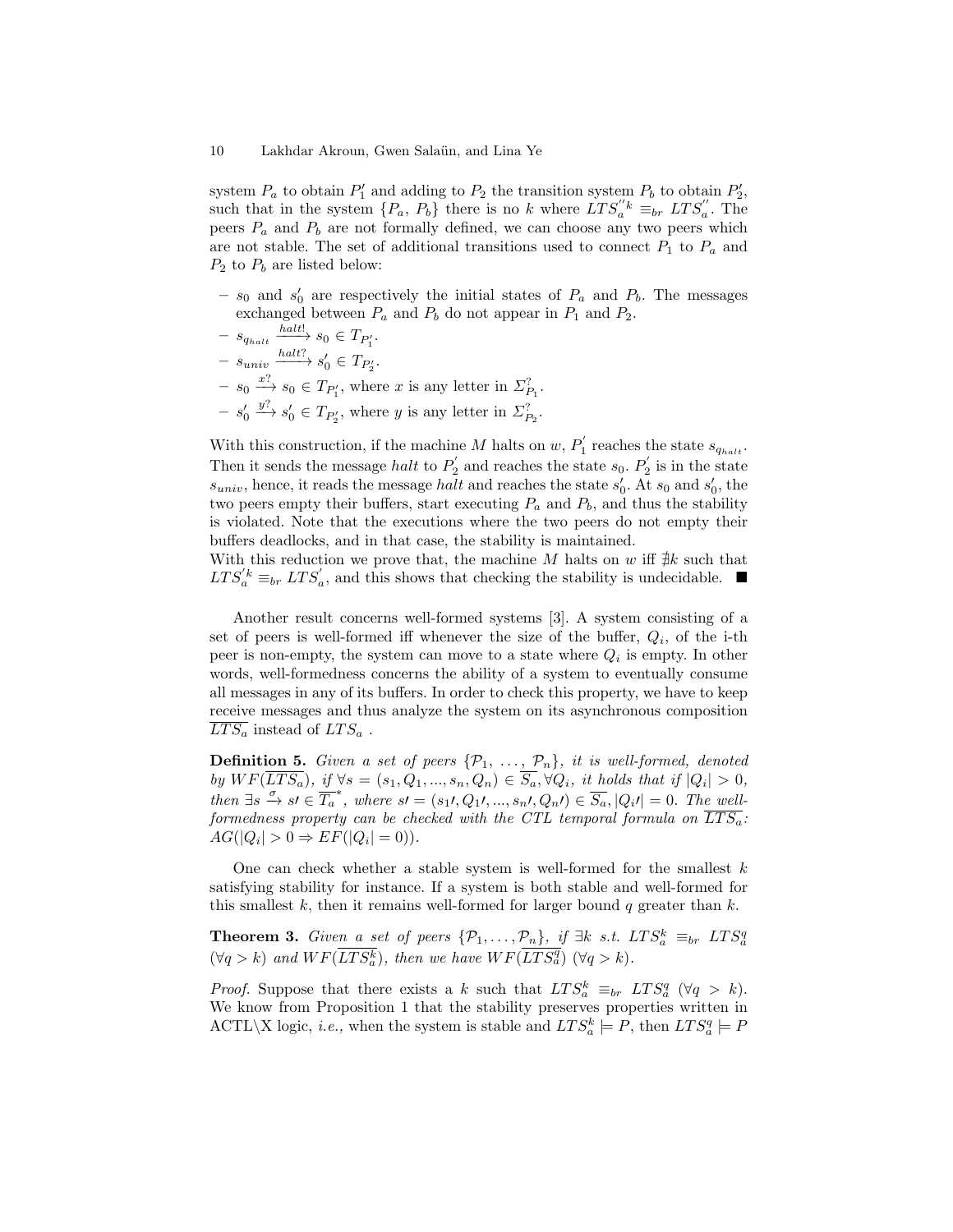$(\forall q > k)$ , where P is a property written in this logic. Well-formedness is a property expressed in ACTL\X logic. Hence,  $WF(\overline{LTS_a^k})$  implies  $WF(\overline{LTS_a^q})$  $(\forall q > k)$  when the system is stable.

### 4 Tool Support

Our tool support works as follows. Given a set of peer LTSs, we compute an initial bound  $k$ . For that bound, we verify whether the  $k$ -bounded asynchronous system is branching equivalent to the  $(k + 1)$ -bounded system. If this is the case, the system is stable for bound  $k$ , and properties can be analyzed using that bound. If the equivalence check returns false, we modify  $k$  and apply the check again. We repeat the process up to a certain arbitrary bound kmax that makes the approach abort inconclusively if attained. All these checks are achieved automatically using compilers, exploration tools, and equivalence checking tools available in CADP [22].

Several heuristics and search algorithms can be used for computing an initial bound  $k$  and the next bound to attempt, resp. In the experiments we present in this section, the initial  $k$  is computed as the maximum between the longest sequence of emissions in all peers and the highest number of emissions destinated to a same peer. The intuition behind the longest sequence of emissions is that all peers can at least send all their messages even if no peer consumes any message from its buffer. The second part of the maximum function corresponds to the case in which the buffer size prevents some peers to send messages because that buffer is already full. Next values of  $k$  are computed by decrementing / incrementing the bound till reaching  $kmax$  or the smallest  $k$  satisfying stability. Other heuristics and search algorithms have been attempted  $(e.g.,$  binary search) but turned out to be less efficient.

Experimental Results. We used a Mac OS laptop running on a 2.3 GHz Intel Core i7 processor with 16 GB of memory and carried out experiments on more than 300 examples. Table 1 presents experimental results for some realworld examples as well as larger (hand-crafted) examples for showing how our approach scales. The table gives for each example the number of peers  $(P)$ , the total number of states  $(S)$  and transitions  $(T)$  involved in these peers, the bound  $k$  if the system is stable (0 if the synchronous and 1-bounded asynchronous composition are equivalent, and kmax if this upper bound is reached during the analysis process), the size of the k-bounded asynchronous system (minimized modulo branching reduction), and the time for applying the whole process. During our experiments, we used a bound kmax arbitrarily fixed to 10.

Out of the 27 examples found in the literature, 23 are stable and can be analyzed using the approach proposed in this paper. In most cases, LTSs are quite small and computation times reasonable (up to a few minutes). These times increase due to the computation of intermediate state spaces, which grow with the size of the buffer bounds. Examples (28) to (34) show how LTSs and computation time grow mainly with the number of peers. It is worth observing that some examples that are presented as unbounded and then impossible to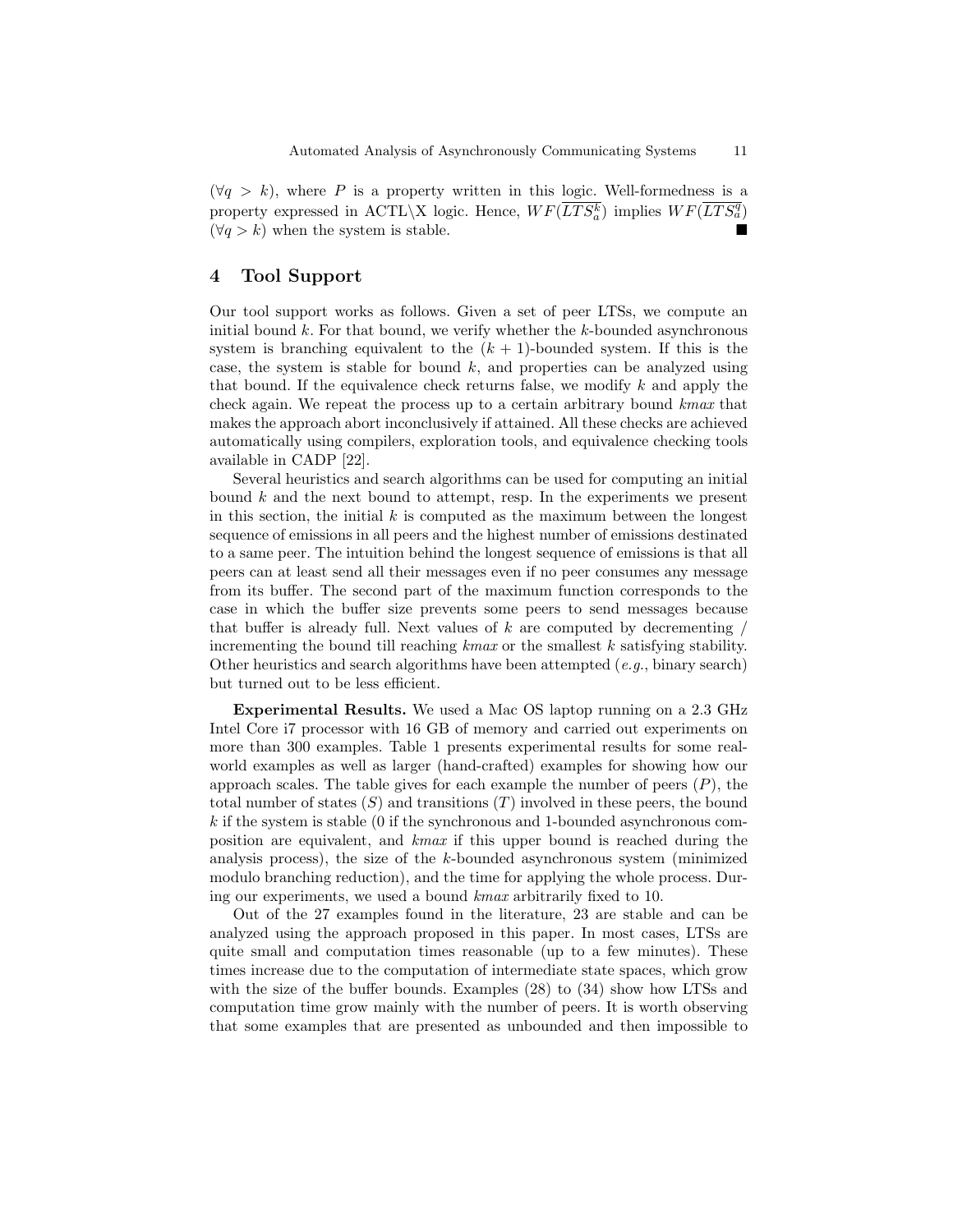| $_{\rm Id}$        | Description                                  | $\boldsymbol{P}$ | S / T            | $\boldsymbol{k}$ | $\overline{LTS_{a}^{k}\ ( S / T )}$ | Time (sec)       |
|--------------------|----------------------------------------------|------------------|------------------|------------------|-------------------------------------|------------------|
| $\overline{(1)}$   | Estelle specification [29]                   | $\sqrt{2}$       | 7/9              | $\bf 5$          | $\sqrt{28/54}$                      | 120              |
| $\overline{(2)}$   | News server [35]                             | $\overline{2}$   | $\overline{9/9}$ | $\overline{3}$   | $\frac{14}{22}$                     | 85               |
| (3)                | Client/server<br>$[7]$                       | $\overline{2}$   | 6/10             | $\overline{0}$   | 3/4                                 | 34               |
| $\left( 4\right)$  | CFSM system<br>$\overline{[29]}$             | $\overline{2}$   | $\overline{6/7}$ | kmax             | 393/802                             | $\overline{212}$ |
| (5)                | Promela program<br>[30]<br>(1)               | $\overline{2}$   | 6/6              | $\mathbf{1}$     | 3/4                                 | 66               |
| (6)                | Promela program<br>(2)<br>$\left[ 31\right]$ | $\overline{2}$   | $\overline{8/8}$ | $\bar{k}$ max    | 275/616                             | 228              |
| $\overline{(7)}$   | Web services [20]                            | $\overline{3}$   | 13/12            | $\overline{0}$   | 7/7                                 | $44\,$           |
| (8)                | Trade system<br>$[17]$                       | $\overline{3}$   | 12/12            | $\overline{0}$   | 30/46                               | $44\,$           |
| $\overline{(9)}$   | Online stock broker<br>[21]                  | $\overline{3}$   | 13/16            | kmax             | 197/452                             | >1h              |
| (10)               | $FTP$ transfer $[6]$                         | $\overline{3}$   | $\sqrt{20/17}$   | $\overline{2}$   | 15/19                               | 155              |
| (11)               | Client/server<br>$\lceil 11 \rceil$          | $\overline{3}$   | 14/13            | $\overline{0}$   | 8/7                                 | 44               |
| (12)               | Mars explorer [8]                            | $\overline{3}$   | 34/34            | $\overline{2}$   | 21/25                               | 140              |
| (13)               | Online computer sale [14]                    | $\overline{3}$   | 26/26            | $\overline{0}$   | 11/12                               | 69               |
| (14)               | E-museum $[12]$                              | $\overline{3}$   | 33/40            | $\overline{3}$   | 27/46                               | 182              |
| (15)               | $Client/supplier$ [10]                       | 3                | 31/33            | $\boldsymbol{0}$ | 17/19                               | 44               |
| (16)               | Restaurant service [41]                      | $\overline{3}$   | 15/16            | $\overline{1}$   | 10/12                               | 68               |
| (17)               | Travel agency [40]                           | $\overline{3}$   | 32/38            | $\boldsymbol{0}$ | 18/21                               | 44               |
| (18)               | Vending machine [24]                         | $\overline{3}$   | 15/14            | $\overline{0}$   | $\overline{8/8}$                    | 44               |
| (19)               | Travel agency [4]                            | 3                | 42/57            | 3                | $\sqrt{29/42}$                      | 112              |
| (20)               | Train station [39]                           | $\overline{4}$   | 18/18            | $\overline{2}$   | $\frac{19}{26}$                     | 165              |
| (21)               | Factory job manager [9]                      | $\overline{4}$   | $\sqrt{20/20}$   | $\overline{0}$   | 12/15                               | $54\,$           |
| (22)               | Bug report repository<br>[25]                | $\overline{4}$   | 12/12            | $\mathbf{1}$     | 7/8                                 | 136              |
| $\left( 23\right)$ | Cloud application [28]                       | $\overline{4}$   | 8/10             | kmax             | 26,754/83,200                       | 337              |
| $\overline{(24)}$  | Sanitary agency [38]                         | $\overline{4}$   | 35/41            | 3                | 44/71                               | 137              |
| $^{(25)}$          | SQL server [36]                              | $\overline{4}$   | 32/38            | $\overline{2}$   | 22/31                               | $170\,$          |
| (26)               | SSH protocol [32]                            | $\overline{4}$   | $\sqrt{26/28}$   | $\overline{0}$   | 16/18                               | 97               |
| (27)               | Booking system [33]                          | 5                | 45/53            | $\overline{1}$   | 27/35                               | >1h              |
| (28)               | Hand-crafted example                         | 5                | 396/801          | $\overline{4}$   | 17,376/86,345                       | 189              |
| (29)               |                                              | 6                | 16/18            | 5                | 202/559                             | 188              |
| $\overline{(30)}$  |                                              | 7                | 38/38            | $\,6$            | 1,716/6,468                         | 393              |
| (31)               |                                              | 10               | 48/47            | 8                | 14,904/57,600                       | $\,294$          |
| $\overline{(32)}$  |                                              | 14               | 85/80            | $\overline{4}$   | 19,840/113,520                      | 485              |
| $\overline{(33)}$  |                                              | 16               | 106/102          | $\overline{3}$   | 22,400/132,400                      | 453              |
| (34)               |                                              |                  | 20 128/116       | $\overline{4}$   | 80,640/522,480                      | 699              |

| 12 | Lakhdar Akroun, Gwen Salaün, and Lina Ye |  |  |  |  |  |  |
|----|------------------------------------------|--|--|--|--|--|--|
|----|------------------------------------------|--|--|--|--|--|--|

Table 1. Experimental Results

analyze in the literature are actually stable, see,  $e.g., (1)$ , which means that they can be analyzed for the minimal  $k$  satisfying stability and these properties still hold for larger buffer bounds.

# 5 Related Work

Brand and Zafiropulo show in [7] that the verification problem for FSMs interacting via (unbounded) FIFO buffers is undecidable. Gouda et al. [26] presents sufficient conditions to compute a bound  $k$  from which two finite state machines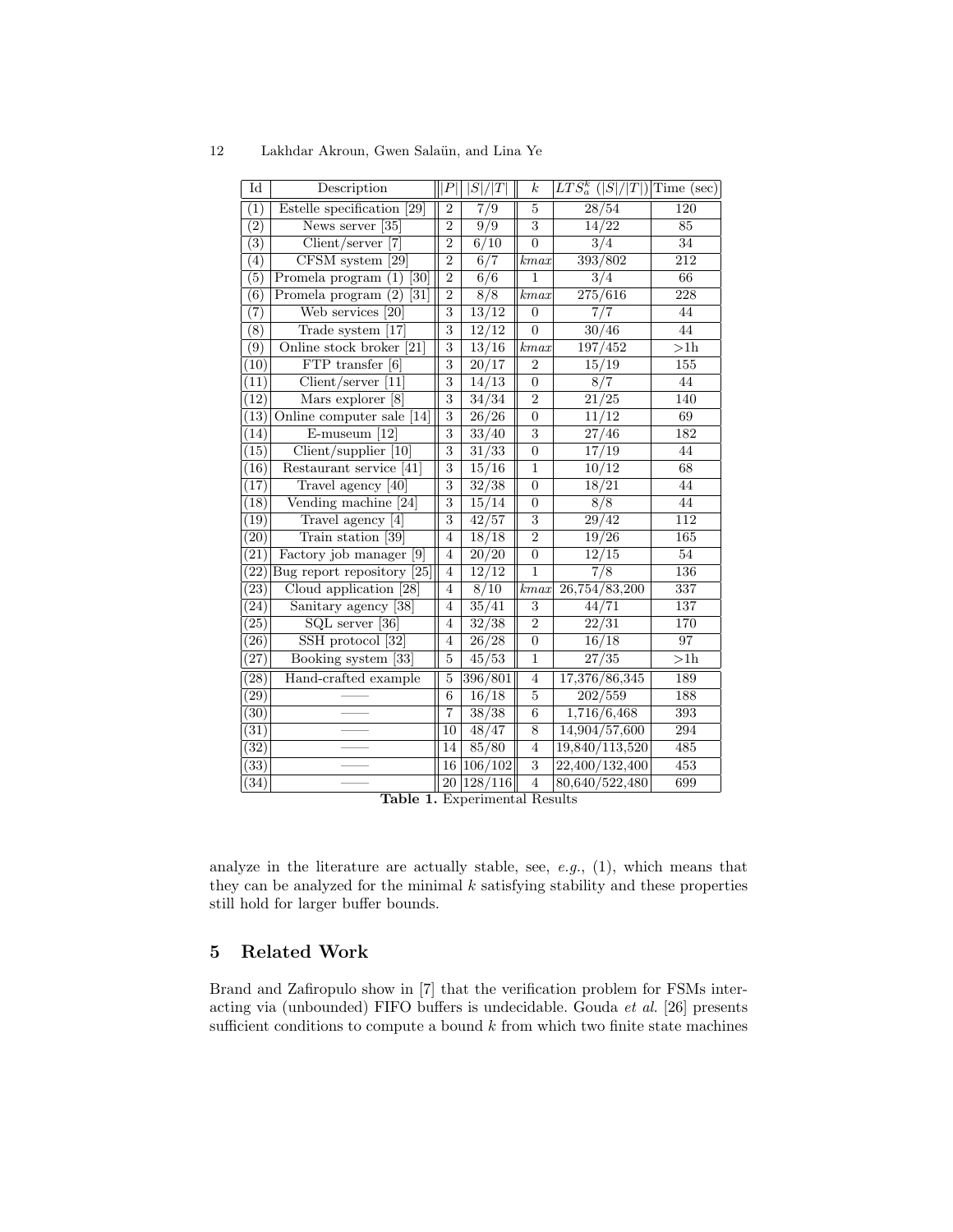communicating through 1-directional channels are guaranteed to progress indefinitely. Jeron and Jard [29] propose a sufficient condition for testing unboundedness, which can be used as a decision procedure in order to check reachability for CFSMs. Abdulla et al. [1] propose some verification techniques for CFSMs. They present a method for performing symbolic forward analysis of unbounded lossy channel systems. In [30], the authors present an incomplete boundedness test for communication channels in Promela and UML RT models. They also provide a method to derive upper bound estimates for the maximal occupancy of each individual message buffer. Cécé and Finkel [13] focus on the analysis of infinite half-duplex systems and present several (un)decidability results. For instance, they prove that a symbolic representation of the reachability set is computable in polynomial time and show how to use this result to solve several verification problems.

A notion of existential-boundedness was introduced in [23] for communicating automata. The idea is to assume unbounded channels, but to consider only executions that can be rescheduled on bounded ones. Darondeau et al. [15] identify a decidable class of systems consisting of non-deterministic communicating processes that can be scheduled while ensuring boundedness of buffers. [16] proposed a causal chain analysis to determine upper bounds on buffer sizes for multi-party sessions with asynchronous communication. Bouajjani and Emmi [5] consider a bounded analysis for message-passing programs, which does not limit the number of communicating processes nor the buffers' size. However, they limit the number of communication cycles. They propose a decision procedure for reachability analysis when programs can be sequentialized. By doing so, program analysis can easily scale while previous related techniques quickly explode.

Compared to all these results, we do not impose any bound on the number of peers, cycles, or buffer bounds. Another main difference is that we do not want to ensure or check (universal) boundedness of the systems under analysis. Contrarily, we are particularly interested in unbounded (yet possibly stable) systems. Existential boundedness in turn assumes structural hypothesis on models, e.g., at most one sending transition and no mix of emissions/receptions outgoing from a same state in [23, 15], whereas we do not impose any restriction on our LTS models.

In [2], the authors rely on language equivalence and propose a result similar to the stability property introduced here (Theorem 1). However, they present this problem as decidable and propose a decision procedure for checking whether a system is stable. We have demonstrated here that this theorem is wrong. Since branching bisimulation is a particular case of language equivalence, hence testing stability is undecidable for language equivalence as well. Moreover, [2] uses LTL logic whereas we consider a finest notion of equivalence in this paper (branching), which allows one to check properties written with  $\text{ACTL}\X$  logic [34]. The tool support provided in [2] does not provide any result (infinite loop, inconclusive result, or error) for more than half of the examples presented in Table 1.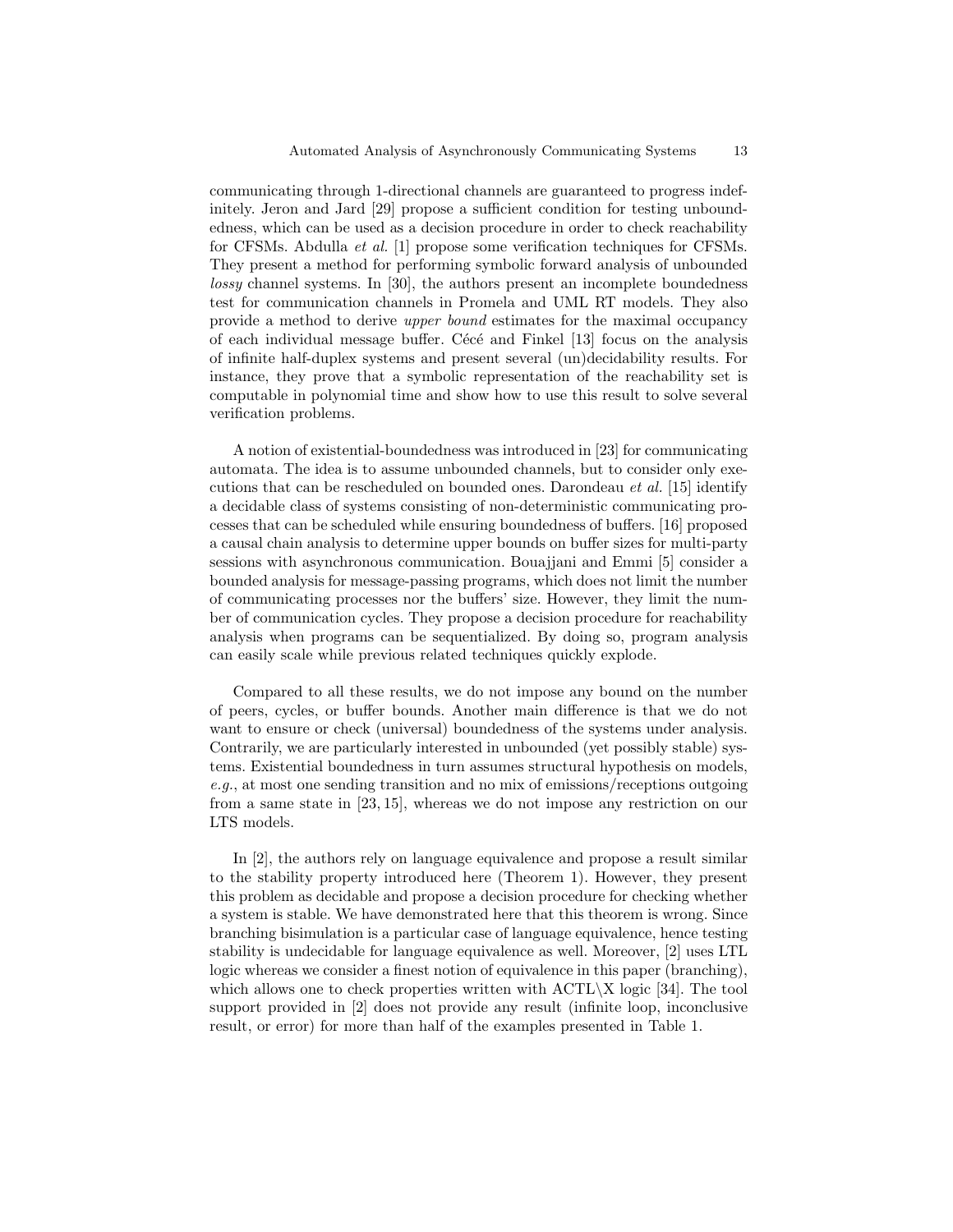### 6 Conclusion

We have presented in this paper a framework for formally analyzing systems communicating via (possibly unbounded) FIFO buffers. This work focuses on cyclic behavioral models, namely Labeled Transition Systems. We have introduced the stability property, which shows that several systems become stable from a specific buffer bound  $k$  when focusing on send messages. The stability problem is undecidable in the general case, but for many systems we can determine whether those systems are stable using heuristics, search algorithms, and branching equivalence checking. Experiments showed that many real-world examples satisfy this property and this can be identified in a reasonable time. Model checking techniques can then be used on the asynchronous version of the system with buffers bound to the smallest  $k$  satisfying stability. If a stable system satisfies a specific property for that  $k$ , the property will be satisfied too if buffer bounds are increased or if buffers are unbounded.

As far as future work is concerned, a first perspective is to investigate whether our results stand or need to be adjusted for different communication models, e.g., when each peer is equipped with one buffer per message type or when each couple of peers in a system is equipped with a specific communication buffer. Many properties on send messages can be formalized using temporal logic and verified using our approach. However, in some specific cases, one may also want to write properties on receive messages or on both send and receive messages. Thus, we plan to extend our results and define a notion of stability involving not only emissions but also receptions. A last perspective aims at identifying subclasses of systems preserving the stability property. Such a sufficient condition could be achieved by statically analyzing cycle dependencies.

# References

- 1. P. A. Abdulla, A. Bouajjani, and B. Jonsson. On-the-Fly Analysis of Systems with Unbounded, Lossy FIFO Channels. In Proc. CAV'98, volume 1427 of LNCS, pages 305–318. Springer, 1998.
- 2. S. Basu and T. Bultan. Automatic Verification of Interactions in Asynchronous Systems with Unbounded Buffers. In Proc. of ASE'14, pages 743–754, 2014.
- 3. S. Basu, T. Bultan, and M. Ouederni. Deciding Choreography Realizability. In Proc. of POPL'12, pages 191–202. ACM, 2012.
- 4. A. Bennaceur, C. Chilton, M. Isberner, and B. Jonsson. Automated Mediator Synthesis: Combining Behavioural and Ontological Reasoning. In Proc. of SEFM'13, volume 8137 of LNCS, pages 274–288. Springer, 2013.
- 5. A. Bouajjani and M. Emmi. Bounded Phase Analysis of Message-Passing Programs. In Proc. of TACAS'12, volume 7214 of LNCS, pages 451–465. Springer, 2012.
- 6. A. Bracciali, A. Brogi, and C. Canal. A Formal Approach to Component Adaptation. Journal of Software Systems, 74(1):45–54, 2005.
- 7. D. Brand and P. Zafiropulo. On Communicating Finite-State Machines. J. ACM, 30(2):323–342, 1983.

<sup>14</sup> Lakhdar Akroun, Gwen Salaün, and Lina Ye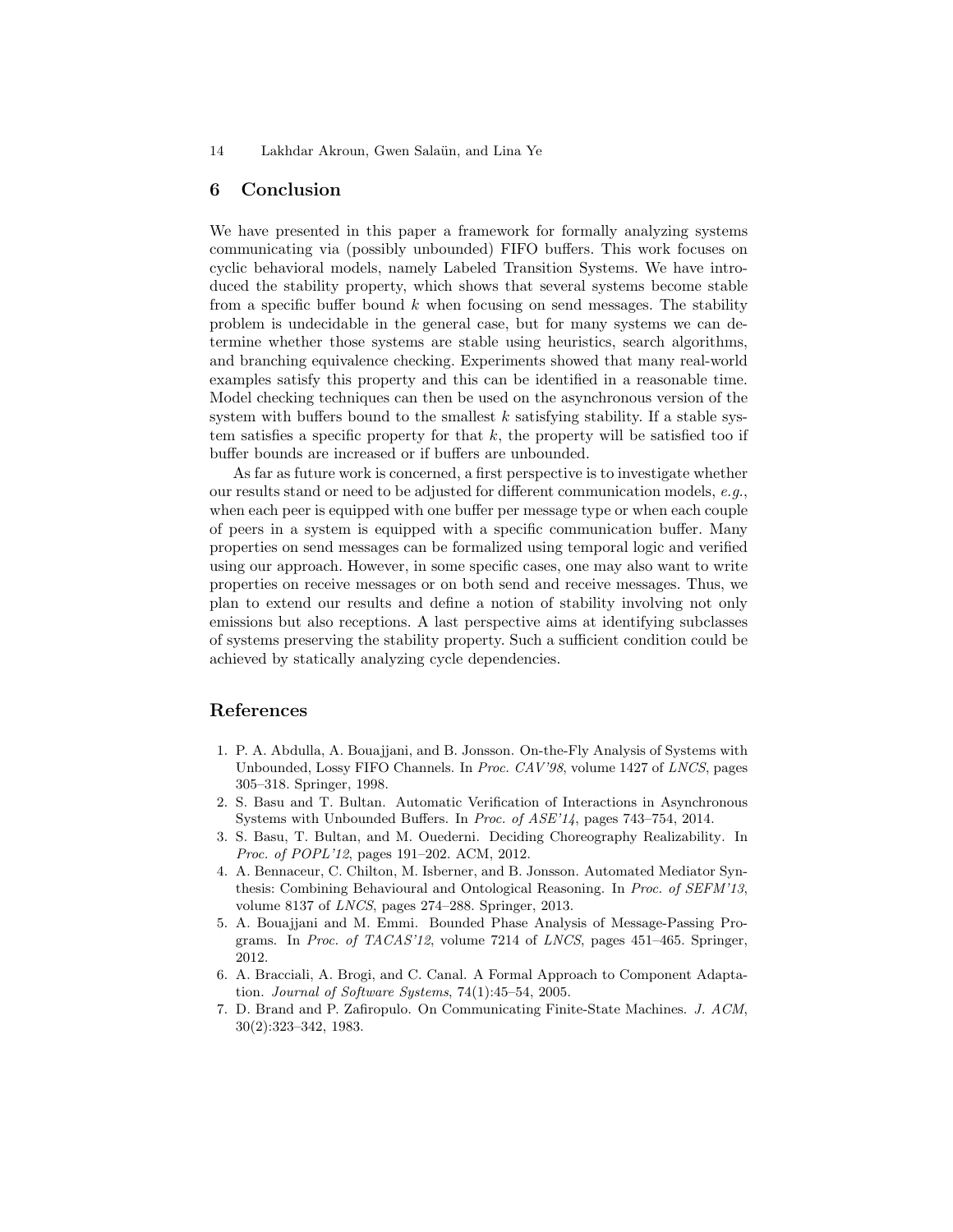- 8. A. Brogi and R. Popescu. Automated Generation of BPEL Adapters. In Proc. of ICSOC'06, volume 4294 of LNCS, pages 27–39. Springer, 2006.
- 9. T. Bultan, C. Ferguson, and X. Fu. A Tool for Choreography Analysis Using Collaboration Diagrams. In Proc. of ICWS'09, pages 856–863. IEEE, 2009.
- 10. J. Cámara, J. A. Martín, G. Salaün, C. Canal, and E. Pimentel. Semi-Automatic Specification of Behavioural Service Adaptation Contracts. Electr. Notes Theor. Comput. Sci., 264(1):19–34, 2010.
- 11. C. Canal, P. Poizat, and G. Salaün. Synchronizing Behavioural Mismatch in Software Composition. In *Proc. of FMOODS'06*, volume 4037 of *LNCS*, pages 63–77. Springer, 2006.
- 12. C. Canal, P. Poizat, and G. Salaün. Model-Based Adaptation of Behavioural Mismatching Components. IEEE Transactions on Software Engineering, 34(4):546– 563, 2008.
- 13. G. Cécé and A. Finkel. Verification of Programs with Half-duplex Communication. Inf. Comput., 202(2):166–190, 2005.
- 14. J. Cubo, G. Salaün, C. Canal, E. Pimentel, and P. Poizat. A Model-Based Approach to the Verification and Adaptation of WF/.NET Components. In Proc. of FACS'07, volume 215 of ENTCS, pages 39–55, 2007.
- 15. P. Darondeau, B. Genest, P. S. Thiagarajan, and S. Yang. Quasi-static Scheduling of Communicating Tasks. Inf. Comput., 208(10):1154–1168, 2010.
- 16. P.-M. Deniélou and N. Yoshida. Buffered Communication Analysis in Distributed Multiparty Sessions. In *Proc. CONCUR'10*, volume 6269 of *LNCS*, pages 343–357. Springer, 2010.
- 17. P.-M. Deniélou and N. Yoshida. Multiparty Session Types Meet Communicating Automata. In Proc. of ESOP'12, volume 7211 of LNCS, pages 194–213. Springer, 2012.
- 18. A. Finkel and P. McKenzie. Verifying Identical Communicating Processes is Undecidable. Theor. Comput. Sci., 174(1-2):217–230, 1997.
- 19. W. Fokkink. Introduction to Process Algebra. Texts in Theoretical Computer Science. Springer, 2000.
- 20. X. Fu, T. Bultan, and J. Su. Analysis of Interacting BPEL Web Services. In Proc. of WWW'04, pages 621–630. ACM Press, 2004.
- 21. X. Fu, T. Bultan, and J. Su. Conversation Protocols: A Formalism for Specification and Verification of Reactive Electronic Services. Theoretical Computer Science, 328(1-2):19–37, 2004.
- 22. H. Garavel, F. Lang, R. Mateescu, and W. Serwe. CADP 2010: A Toolbox for the Construction and Analysis of Distributed Processes. In Proc. of TACAS'11, volume 6605 of LNCS, pages 372–387. Springer, 2011.
- 23. B. Genest, A. Muscholl, H. Seidl, and M. Zeitoun. Infinite-state High-level MSCs: Model-checking and Realizability. J. Comput. Syst. Sci., 72(4):617-647, 2006.
- 24. C. Gierds, A. J. Mooij, and K. Wolf. Reducing Adapter Synthesis to Controller Synthesis. IEEE T. Services Computing, 5(1):72–85, 2012.
- 25. G. Gössler and G. Salaün. Realizability of Choreographies for Services Interacting Asynchronously. In Proc. of FACS'11, volume 7253 of LNCS, pages 151–167. Springer, 2011.
- 26. M. G. Gouda, E. G. Manning, and Y.-T. Yu. On the Progress of Communications between Two Finite State Machines. Information and Control, 63(3):200–216, 1984.
- 27. J. F. Groote and M. P. A. Sellink. Confluence for Process Verification. Theor. Comput. Sci., 170(1-2):47–81, 1996.